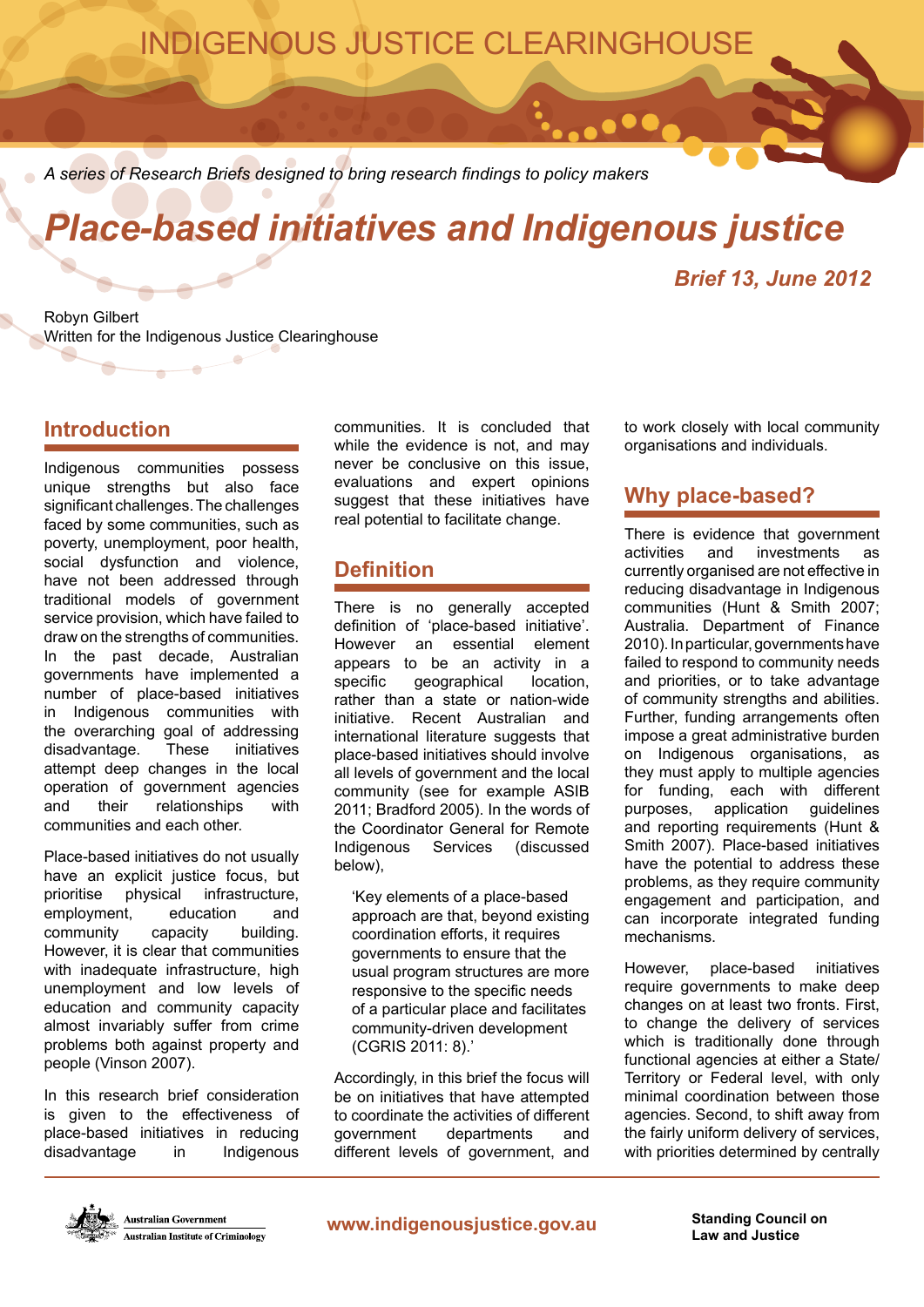located government officers and without significant input from the communities intended to benefit. Place-based initiatives challenge governments to move towards less familiar methods characterised by networks, collaboration, community engagement and flexibility (Ferrie 2008; Reddel 2008). There is widespread agreement that moving beyond the traditional government silos and entering into genuine partnerships with communities is essential for alleviating long standing disadvantage (see Australia. Department of Finance 2010; Australia. House of Representatives Standing Committee on Aboriginal and Torres Strait Islander Affairs 2011; ATSISJC 2011).

## **Available evidence**

A review of the literature identified three evaluations of place-based initiatives conducted in Australian Indigenous communities in the last ten years:

- the *COAG Indigenous Trials* conducted at eight sites around Australia between 2002 and 2007
- the *Meeting Challenges, Making Choices* project in Cape York, 2002 - 2005
- the *Communities in Crisis* initiative in 18 communities, 2003-2007.

In this brief these evaluations are described, with a particular focus on the lessons that can be learned from those initiatives. *The Cape York Welfare Reform Trial* in Queensland (2008 - ongoing) has not yet been evaluated as a whole, however the implementation of one element of the Trial has been reviewed, and this will also be examined.

A number of other place-based initiatives are presently underway, but evaluations are not yet available. These include:

- the *Lake Tyers 10 year Community Renewal Project* in Victoria
- the *Fitzroy Futures Forum* in Western Australia
- the *National Partnership on Remote Service Delivery* in 29 remote communities across Australia*.*

The objectives and methods of these initiatives will be described in this brief. Finally, consideration will be given to the evidence available from place-based initiatives in non-Indigenous communities.

## **Evaluated initiatives**

#### **COAG Indigenous Trials (2002 – 2007)**

The aim of the Council of Australian Governments (COAG) Trials was 'to explore new ways for government to work together and with communities to address the needs of Indigenous<br>Australians' (Morgan Disney Australians' 2006). The trials took place in eight sites: Australian Capital Territory, Anangu Pitjantjatjara Yakunytjatjara Lands (SA), Murdi Paaki (NSW), Shepparton (Victoria), North Eastern Tasmania, East Kimberly (WA), Wadeye (NT), and Cape York (Qld). A Secretary of a Commonwealth Department oversaw each Trial site. Six of the sites established trial steering committees, while<br>two worked through existing two worked through structures. In four sites land councils or community councils represented the Indigenous community, while others used negotiated structures. Methods used for promoting intergovernmental work included:

- issue-based working groups with government and Indigenous members
- joint officers' groups for information sharing and coordination
- lead agency meetings
- forums of regional managers
- existing state-based senior executive meetings
- local or regional place managers.

The Commonwealth Government commissioned evaluations of the eight trials. Formative evaluations were undertaken, which examine the implementation or delivery of a program, rather than its outcomes (Scriven 1967). This type of evaluation was in keeping with the objective of the trial, which was to make changes to the way governments worked, and how they worked with communities. However, the synopsis review of the eight evaluations reported that many of the community members and government officers involved believed that the purpose of the Trials was rather to address the major issues faced by the communities involved (Morgan Disney 2006). This review noted that it was unrealistic to expect to achieve improved outcomes in the time frame of the Trial.

#### **Lessons learned**

The Morgan Disney review found that 'significant learnings have occurred in all sites with some evidence of improved whole of government, cross government and partnership links' (2006: 5). The role of the Secretary in modelling a whole of government approach was important, as was the existence of identifiable Indigenous communities with strong, representative leadership.

Challenges included a lack of clarity about objectives and difficulty in identifying manageable priorities. Government officers in some cases lacked cultural competence, and failed to develop respectful relationships with Indigenous partners. Some government officers also lacked skills and experience in whole of government and intergovernmental approaches. Frequent changes in government personnel exacerbated the skills deficits and disrupted relationships with community partners. Some community leaders lacked skills in community governance, engagement and capacity building. The evaluation recommended that these skills deficits should be addressed, and also called for a focus on 'shared responsibility', effective coordination and decision making mechanisms and less reliance on 'quick wins' (Morgan Disney 2006).

COAG initially intended to conduct outcome evaluations on the trials in 2007/8 (Morgan Disney 2006). This did not occur. No formal announcement of the end of the Trials was made but it appears that the Trials ended in 2007 at most sites.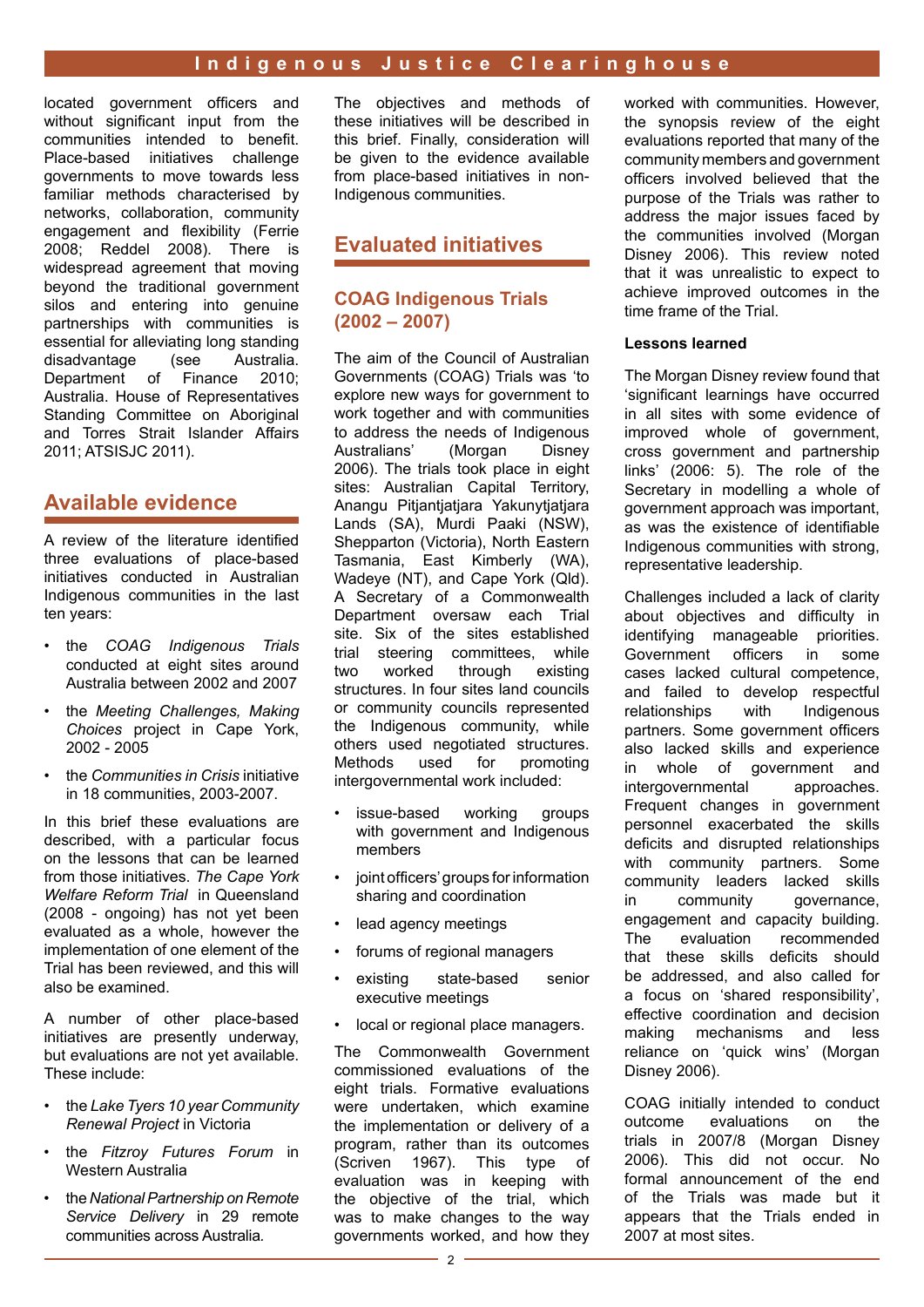#### **Meeting Challenges, Making Choices (2002-2005)**

One of the COAG Trial sites, Cape York, has been the subject of a number of place-based initiatives. After the *Cape York Justice Study Report* (Fitzgerald 2001) highlighted the many social and economic problems in the region, the State Government responded with an initiative known as *Meeting Challenges, Making Choices* (MCMC), which addressed 19 communities (not all in Cape York)*.* The evaluation reported that the MCMC was 'an ambitious and highly complex plan for change' (Goodbun et al. 2005: 6). The MCMC aimed to foster community capacity and locally based solutions, and its community engagement methods included community development plans, negotiation tables and action plans. Public sector reforms were undertaken to simplify arrangements<br>with lndigenous communities, communities. improve recruitment, training and retention of staff, and address budget and strategy issues.

#### **Lessons learned**

According to the evaluation, the MCMC had significant achievements, including the introduction of alcohol restrictions (but not demand reduction measures), legislative reform to support community governance and community justice groups, operating negotiation tables in most communities, and making business grants. However, the perceived need for immediate and urgent action meant that the initiative lacked sophisticated planning and did not tailor strategies to the specific needs of each community. The evaluation indicated that better communication strategies within government and with communities, more effective coordination mechanisms and work on building community capacity were necessary. Learning from the MCMC contributed to the *Partnerships Queensland: Future Directions Framework for Aboriginal and Torres Strait Islander Policy in Queensland 2005-2010* (Goodbun et al. 2005) and to the *Remote Service Delivery*  approach (CGRIS 2011).

#### **Cape York Welfare Reform Trial (2008 – ongoing)**

The Cape York Welfare Reform Trial was initiated and designed by the Cape York Institute for Policy and Leadership, and implemented in partnership with the Commonwealth and Queensland Governments. The four communities of Coen, Hope Vale, Aurukun and Moss Gorge agreed to participate in the trial, which has four streams - social responsibility, economic opportunity, education and housing – and 15 projects. It is not a typical place-based initiative as, rather than focussing on government services and infrastructure, its overarching goal is behavioural change within the four communities. While justice is not a discrete stream. a desired outcome is 'lawful and safe communities' (Courage Partners 2009).

There has been no overall evaluation of the initiative, but there has been an implementation review of one element of the Trial, the Family Responsibilities Commission (FRC). The Commission is an independent statutory body consisting of a legally qualified Commissioner and six Local Commissioners for each of the four participating communities. It holds conferences with community members who have not met their social obligations, which include caring for children, sending them to school, obeying the law and abiding by tenancy agreements. It refers participants to support services and attempts to reach Family Responsibilities Agreements with participants. Those who do not attend or who breach agreements may have their welfare payments managed by Centrelink. The evaluation indicates that there has been a reduction in violence in two of the four communities where it has been implemented, and this may be associated with the Commission and other Trial activities (KPMG 2010). The Trial has been extended until the end of 2012 (Macklin 2011).

#### **Lessons learned**

The evaluators noted that 'the process of establishing the FRC system has been more difficult than anticipated, but this is not unusual for changes in which collaboration across organisations at all levels is required' (KPMG 2010: 5). They indicated that developing the system should focus on strengthening links between the Commission, other agencies and support services. They also found that community understanding of the aims and process of the Commission was not broad, and continuing communication strategies were necessary.

#### **Communities in Crisis (2003 – 2007)**

The aim of the Commonwealth Government's Communities in Crisis initiative was to 'stabilise communities suffering from intolerable levels of alcohol, substance and child abuse, violence and high rates of suicide and self-harm' (SGS 2007). More specifically, State and Commonwealth governments were to work together to re-establish basic services, develop local plans of action, build governance, capacity and leadership, help communities engage with government and improve service delivery. Eighteen rural and remote Indigenous communities were part of the initiative, and total funding was approximately \$9 million over four years.

The evaluation (SGS 2007) considered the strategy overall and examined four participating communities in detail (Balgo, Beagle Bay, Kalumburu and Yalata). No baseline community data was available, making it difficult to measure change. There had been improvements regarding stability and essential services in some communities, but outcomes in developing local action plans, governance capacity, engagement and service delivery were more elusive.

#### **Lessons learned**

The evaluation found that the initiative was based on an inadequate understanding of the causes of crisis, resulting in a focus on short term administrative responses. The focus on issues of governance, essential services and capacity building was appropriate, but a deeper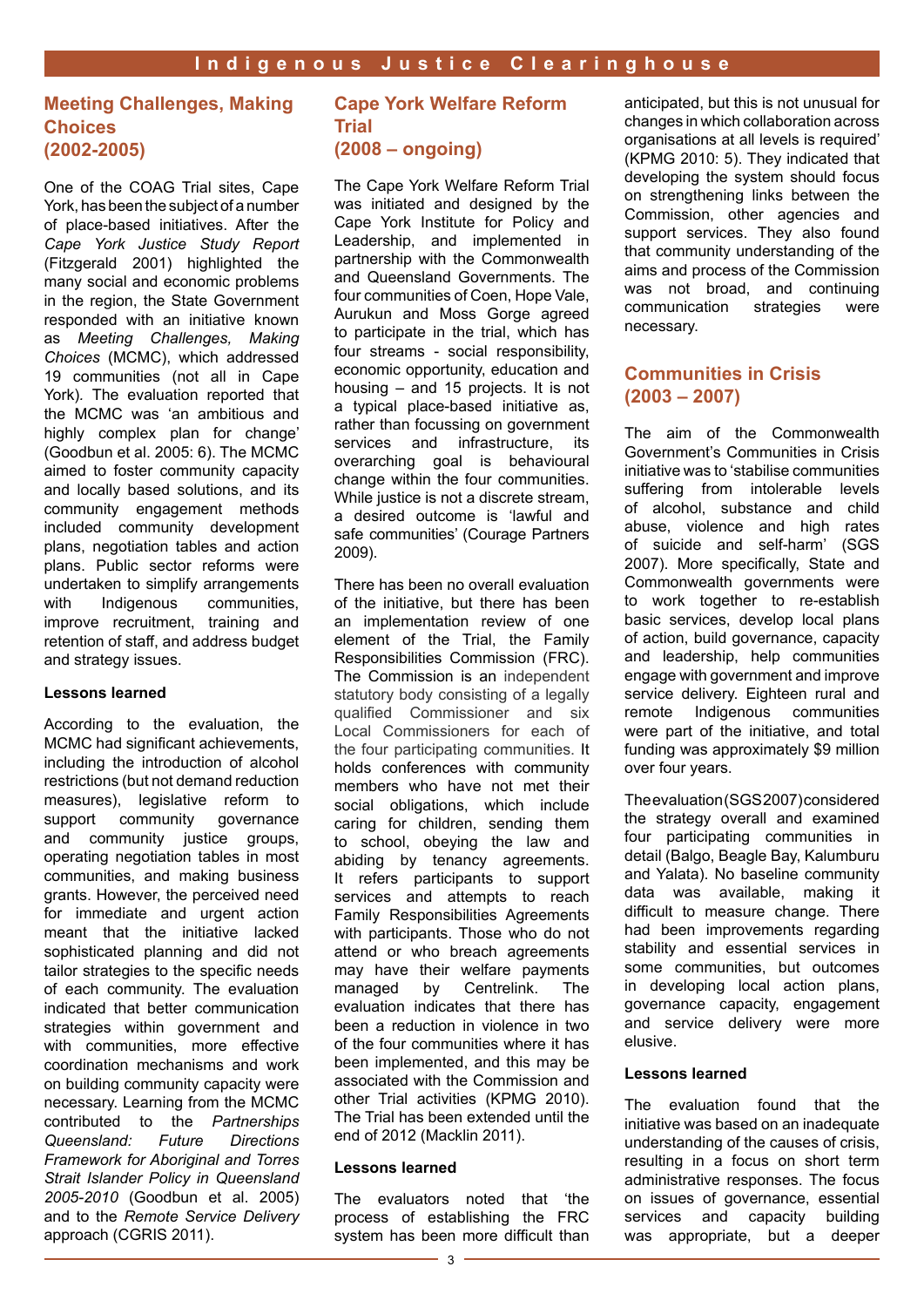understanding of the crisis could have contributed to a more comprehensive response. Formal consultation with stakeholders during the design of the policy would have contributed to a stronger design (SGS 2007). The evaluators recommended that future interventions be designed on the basis of a long term development approach, and pursue 'the qualities of planning, equity, empowerment and sustainability' (SGS 2007: 11).

## **Initiatives yet to be evaluated**

#### **Lake Tyers Community Renewal Project (2004 – ongoing)**

The Lake Tyers Community Renewal Project was initiated by community Elders who were concerned about leaking sewerage systems, poor housing, safety, alcohol abuse, poor school attendance, child protection problems and unemployment. They approached the Victorian Department of Justice for assistance. The Secretary of the Department convened an interdepartmental committee which included wide representation from the many agencies with responsibilities in Lake Tyers.

The committee adopted the neighbourhood renewal approach that had been used by the Department of Human Services for mainstream (non-Indigenous) place-based programs in Victoria, and worked with residents on problem solving, planning and designing services. Capacity development through mentoring, coaching and on the job training was emphasised. A ten year commitment to the project was made. \$3.2 million was allocated to the renewal project over the first four years from 2004, and separate funds were made available for housing and infrastructure needs. An unpublished evaluation (Victoria. Department of Justice 2010) reported on a survey which showed improved satisfaction with housing, infrastructure and facilities, but continued concern about safety, violence, alcohol abuse and unemployment.

#### **Fitzroy Futures Forum (2000 – ongoing)**

Fitzroy Valley is a remote area of the Kimberley region, Western Australia. The Fitzroy Futures Forum began as a consultation between the local government and local Traditional Owners regarding the town plan, known as the Fitzroy Futures Plan. The Forum is 'an informal and open community forum' (ATSIJC 2011: 82) and the Fitzroy Futures Governing Committee includes representatives from each of the four main language groups, representatives from local, State and Commonwealth governments, and three community representatives. The Western Australian Government established a Fitzroy Futures Fund and the Governing Committee makes recommendations to the Minister for Indigenous Affairs as to how this money should be spent. The Governing Committee has become the main interface between the community and government.

Fitzroy Crossing is one of 29 towns taking part in the National Partnership on Remote Service Delivery (discussed below) and the Fitzroy Futures Forum is playing a key role in this initiative. The Aboriginal and Torres Strait Islander Social Justice Commissioner has described these processes as 'having the potential to permanently restructure the relationship' between Aboriginal people, non-Aboriginal people and the three tiers of government in the Fitzroy Valley (2011: 90).

#### **National Partnership on Remote Service Delivery (2009 – ongoing)**

This initiative is a partnership between the Commonwealth, four State Governments (NSW, QLD, SA and WA) and the NT, focussing on 29 remote communities. The parties are committed for six years. The *National Partnership Agreement on Remote Service Delivery* indicates that its objectives are to improve access to services, raise the standard and range of services available, improve governance and leadership within communities, increase economic and social participation and promote personal responsibility (cl 15). The methods include integrated service planning, a single government<br>interface in each community, community, Local Implementation Plans, cultural competence measures for government employees, changes to land tenure and a range of other outputs (cl 17).

The Australian Government report to COAG on the initiative noted that by June 2011, single government interfaces were operating in each of the 29 communities. Local Implementation Plans had been developed in all locations and signed off in 23 locations. A range of new projects had been funded including vocational training, suicide prevention planning, community gardening and healthy eating, a youth drop-in centre and parenting support services. Challenges included agreement on the delivery of government and leadership programs, delays in developing Local Implementation Plans, and securing land tenure. The government parties are working towards establishing an annual evaluation process, which was expected to commence in late 2011- 12 (Australian Government 2011).

A Coordinator General for Remote Service Delivery is required to report to the Commonwealth Minister on the development and delivery of government services and facilities. These reports have highlighted a range of achievements. The most recent (CGRIS 2012) indicates that there has been 'good progress' but raises concerns about delays to the development of the evaluation framework and in signing up the final five Local Implementation Plans. It also notes that more systematic effort is needed in relation to 'developing the capacity of government staff to work in partnership in a community development approach' (CGRIS 2012: 2). Some projects are being held up because of lack of staff housing, and in some cases this is due to lack of progress in resolving land tenure issues.

The third Coordinator General report (CGRIS 2011(a)) included more detail about community safety issues, and indicated that police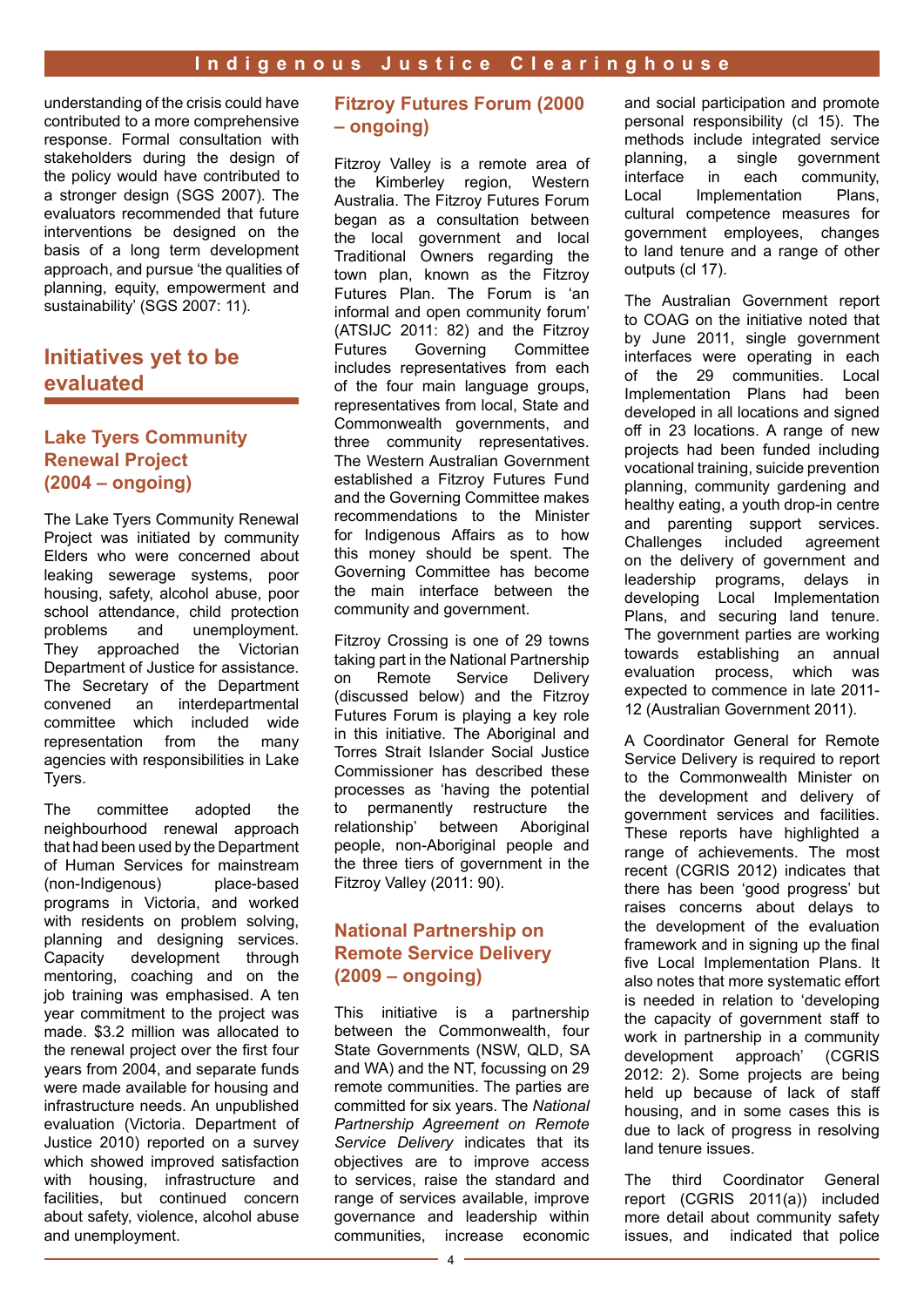stations were being refurbished, community night patrols established and alcohol management plans developed and implemented. The fourth report (CGRIS 2011(b)) also highlights achievements, but noted that development of community safety plans has been slow. The Coordinator General suggested that Justice Departments could show more leadership in this area (CGRIS 2011(b): 62).

## **Initiatives in non-Indigenous communities**

A number of place-based initiatives in non-Indigenous communities have taken place in the last decade, and some published evaluations are available. Few of the evaluations examine outcomes related to disadvantage, such as change in employment rates, the incidence of crime, or school attendance. Instead, they examine outcomes such as<br>building relationships, forming relationships, partnerships, establishing structures and frameworks, rather than reducing disadvantage - see for example the evaluations of the Brisbane Place Project (Thompson et al. 2002), Penrith Neighbourhood Renewal Program (Elton Consulting 2006) and the Goodna Service Integration Project (Woolcock & Boorman 2003). These evaluations include recommendations as to how such projects could be more effectively implemented, but do not directly address the question as to whether these projects have successfully addressed disadvantage and inequality.

One exception to this rule is Neighbourhood Renewal, a Victorian initiative that began in 2001. The intervention takes eight years and has been completed in ten areas. There are eleven current projects (Victoria. Department of Human Services 2010). The evaluation (Victoria. Department of Human Services 2008) examined a range of administrative data (including crime reports) and a survey of community perceptions.

Most indicators showed improvement, and a decline in the gap between Neighbourhood Renewal (NR) areas and the rest of the state. However, a closer examination of the indicators regarding crime and safety illustrates one of the difficulties of measuring the success of place-based initiatives. The evaluation revealed that reported crime against property fell by an average of 27.3% in NR areas between 2002/3 and 2006/7. However this only resulted in a small narrowing of the gap between NR areas and the rest of the state, suggesting that the rest of the state also experienced a decrease in reported crime against property. Over the same period, NR areas experienced an increase in reported crimes against the person of 7.5%. The state average for crimes against the person also increased, most likely because of the changed Victoria Police response to domestic violence in 2005 (Victoria. Department of Human Services 2008).

### **Evaluation challenges**

Place-based initiatives typically feature multiple interventions over several years, and it is therefore difficult to link an intervention with an outcome (ASIB 2011). Further, as the Neighbourhood Renewal evaluation shows, there are always variables beyond the local area that can complicate efforts to measure outcomes. Similarly, the Coordinator General for Remote Service Delivery commented

'it can be difficult to separate the influence brought to bear by existing initiatives, the Remote Service Delivery approach, or indeed this office, in achieving improvements in community wellbeing (CGRIS 2011(b): 10)'

Population mobility can further confound efforts to measure success. Particularly in areas with high levels of public housing, a place-based initiative that effectively links residents with education and employment opportunities may result in newly employed residents leaving the area, and being replaced by people from other disadvantaged areas. The success of the initiative would not be reflected in local employment statistics (ASIB 2011).

The difficulties of evaluating these

complex projects means that, despite the significant amounts of money that have been invested in them, firm evidence may never be available as to whether they effectively address disadvantage. Instead, they can be assessed against the intermediate goals of improving the coordination and the responsiveness of governments' efforts. As noted earlier in this paper, there is widespread agreement that the standard approach, where Indigenous communities must negotiate with a range of government actors who operate within silos and without accountability to communities, is a major barrier to progress.

## **Place-based initiatives & Indigenous justice**

As noted above, place-based initiatives generally have not had a specific justice focus. While attempting to address disadvantage, these initiatives have not attempted to directly address the drivers of crime, which include substance abuse, unemployment, poverty, the abuse and neglect of children and, in the Indigenous context, the social disorganisation caused by<br>colonisation, dispossession and dispossession and child removal policies (Allard 2010). The recent place-based initiatives in Indigenous communities discussed above have included efforts to address community safety problems, but there is no evidence yet of their effectiveness.

It is likely that specific attention needs to be paid to the drivers of crime. Vinson's (2009) discussion of placebased disadvantage calls for a focus on parenting skills and 'problem solving' law enforcement to address crime and violence. Other crime prevention activities could include home visiting, early intervention for children showing behavioural problems, activities to promote school attendance and support the transition to further training or employment, and healing / substance abuse / behaviour change programs for offenders (Allard 2010). The Cape York Welfare Reform Trial (discussed above) incorporates a new approach to issues around substance abuse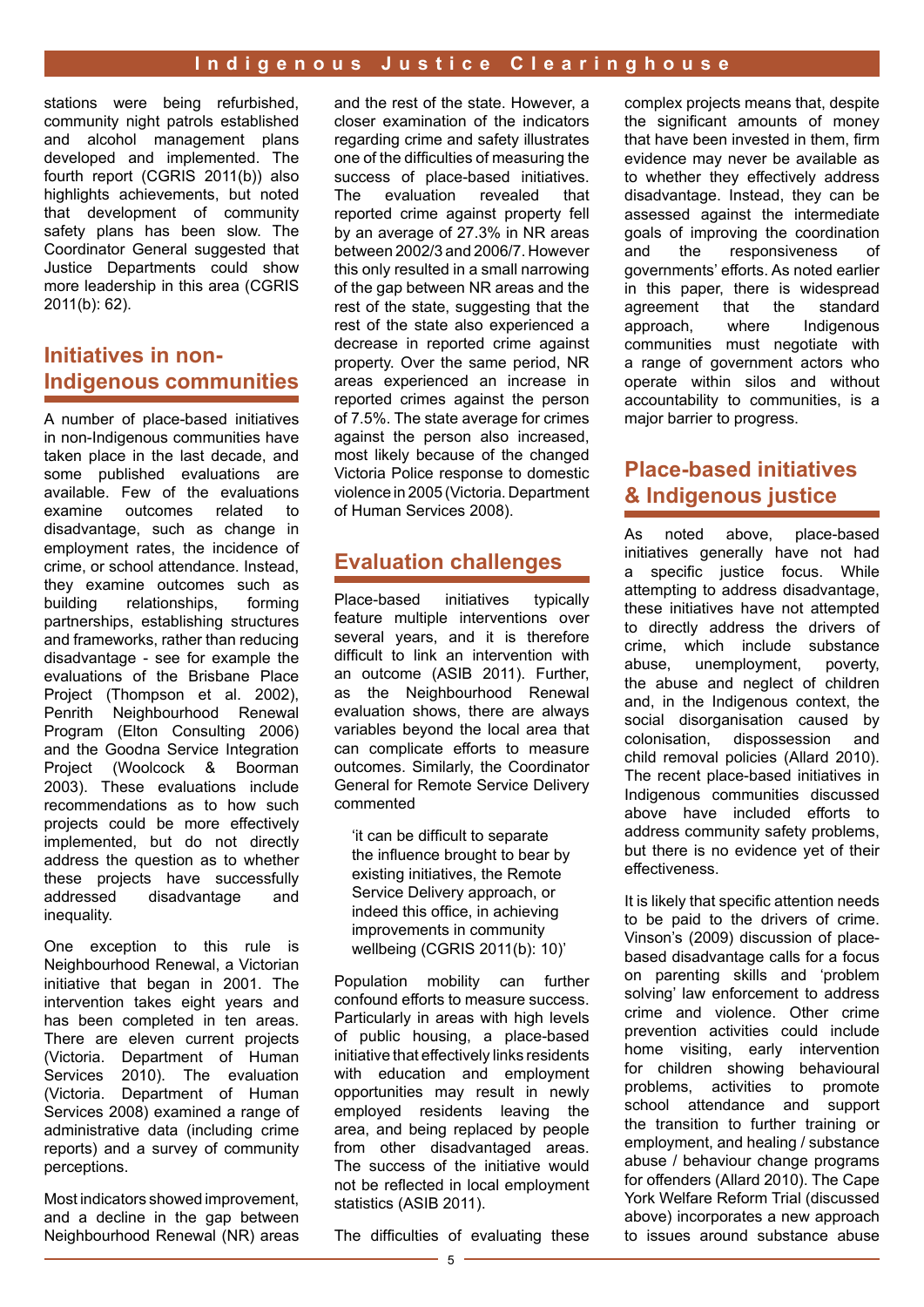and family responsibilities, and should provide useful evidence about the effectiveness of this approach.

Justice reinvestment, a place-based strategy that has rapidly gained some support throughout the United States and the United Kingdom, has been recognised as being potentially suitable for application in Indigenous communities in Australia (ATSISJC 2010; Schwartz 2010). Despite limited evidence of its success to date, commentators have highlighted the fit between the principles underpinning justice reinvestment and principles for effective and sustainable development in Indigenous communities.

The overarching objective of justice reinvestment is to reduce imprisonment through the diversion of public resources from imprisonment to initiatives aimed at reducing offending within a community. The strategy focuses on communities with high numbers of offenders and involves the redirection of a proportion of the imprisonment expenditure calculated for a particular community, back into that community to address both drivers of crime and systemic causes of imprisonment. The former Aboriginal and Torres Strait Islander Social Justice Commissioner Tom Calma, has recommended that justice reinvestment pilot projects be implemented in targeted Indigenous communities in Australia (ATSISJC 2010; Schwartz 2010).

## **Factors for successful place-based programs**

The following discussion is informed by evaluations of the place-based initiatives discussed above, as well as by commentary on some other recent Australian place-based initiatives.

#### **Preconditions**

Commentators and evaluations have identified certain preconditions that appear to be necessary for successful place-based work, although these are not based on rigorous outcome studies. These include:

a clear mandate from senior levels (Bourke 2003) and a willingness to do things differently, including devolution of decision making, power sharing, and changes to accountability and funding at a central level (ASIB 2011; Steuart 2003);

- governments being prepared to make the cultural change from a hierarchical, rules based system to a flexible, collaborative system (Ferrie 2008);
- having clarity of purpose and a common mission (Smyth 2008);
- agencies developing incentive systems that support behaviours that contribute to whole of government work, build relationships with Indigenous communities and increase community capacity (Hunt & Smith 2007; Morgan Disney 2006); and
- an adequate budget, including funds for staffing, implementation, communications, data collection and evaluation (Bourke 2003).

#### **Creating the structures**

Ferrie reported that 'the most successful place-based projects are those that have robust and collaborative governance arrangements' (2008: 7). There should be senior level representation from all levels of government, structures for community participation and a clear communication strategy for residents and stakeholders (Bourke 2003). Reporting requirements and the allocation of responsibility should be clear, and funding and accountability mechanisms should support whole of government work (ASIB 2011). A place manager who is the first contact point for both community and government participants, and is responsible for addressing and resolving problems, is also important. Where possible, the initiative should build on existing mechanisms for coordination, rather than creating entirely new structures (ASIB 2011). Governance mechanisms must be developed to fit each community – one size does not fit all (Morgan Disney 2006).

Another key element of developing and running place-based initiatives is the importance of maintaining consistency in personnel, where possible. For example, the COAG Trials evaluation found that while Indigenous communities maintained consistent leadership across all sites, frequent changes in government personnel in some sites had a considerable impact on trust, understanding and commitment (Morgan Disney 2006).

#### **Establishment**

Some place-based initiatives begin with a community meeting or forum to introduce the project and invite participation. In Indigenous communities, it will be necessary to take time to ensure that there is appropriate community representation, especially where there are a number of different language groups in the area. Steuart (2003) indicates that placebased initiatives should begin by mapping the needs and assets of the location. This should include mapping of economic capacity, and involve major local employers and educational providers (ASIB 2011). However, as the former Aboriginal and Torres Strait Islander Social Justice Commissioner Tom Calma has noted, some Indigenous communities have been subject to repeated community profiling and, while reliable data is essential, data collection should not substitute for action (ASTISJC 2007).

The preparation of action plans done with the collaboration of the community is critical for identifying priorities, negotiating realistic expectations, and clarifying roles and responsibilities. The activities of a place-based initiative must be informed by the priorities and needs of the community. ASIB (2011) has suggested that activities should focus on building local capacity, particularly economic and human capital capacity; physical infrastructure; and social capital, including leadership and governance capacity.

#### **Communication**

A communication strategy is necessary to maintain community engagement, and attention must be paid to building and sustaining<br>networks (Reddel 2008) and 2008) and reviewing participation to ensure that decision-making bodies remain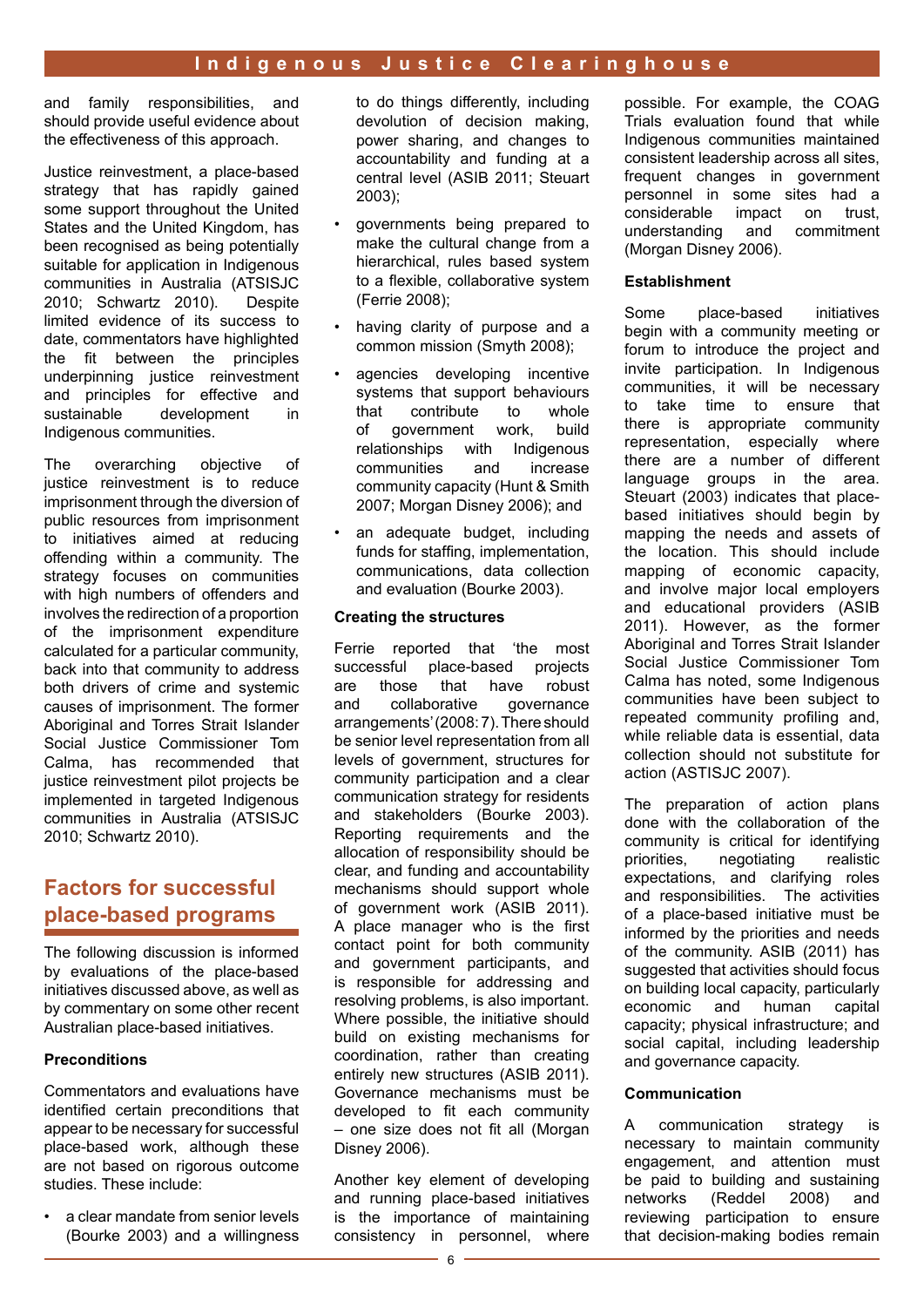representative (Thompson et al 2002). If decision-making structures become inefficient, agencies should work to improve the existing structure rather than take actions outside of the agreed structure (Morgan Disney 2006). Ongoing data collection, the monitoring of progress and the dissemination of findings back to stakeholders is fundamental (Smyth 2008).

#### **Long term initiatives**

Many commentators have pointed out that where disadvantage is entrenched, rapid progress should not be expected, and that initiatives should therefore be conducted over the long term. Vinson (2007) suggests that 7-8 years is a suitable time period. He cautions that short term interventions can raise hopes that are then dashed when support is withdrawn, leaving residents demoralised.

Ideally, a place-based initiative would conclude when the coordinating structures can be incorporated into mainstream government processes, and where both government agencies and communities have the skills to work together through conventional means. The initiative should leave behind greater capacity in the community and government, empowered communities, improved infrastructure and stronger networks<br>between agencies. educational between agencies, institutions and employers.

#### **Conclusion**

Place-based initiatives have the potential to answer the call from Indigenous people for governments to coordinate their activities and work in partnership with Indigenous people. The evaluations discussed above indicate that place-based initiatives have, thus far, had only limited success in achieving these goals of coordination and partnership. It is heartening to see that more recent initiatives have learned from the successes and failures of past efforts, but it is not yet clear whether those more recent initiatives will be any more successful. There are significant challenges, including the need for government actors to make significant changes to their practices, and the need to build community trust and community capacity, yet 'business as usual' is not an acceptable option.

*Robyn Gilbert is Law Reform Officer at the NSW Law Reform Commission. She was previously Project Officer for the Indigenous Justice Clearinghouse. The views expressed in this brief are those of the author and do not represent the views of the NSW Law Reform Commission.*

#### **References**

All URLs were correct in June 2012.

Aboriginal and Torres Strait Islander Social Justice Commissioner (ATSISJC) 2007. *Social Justice Report 2006*. Human Rights and Equal Opportunity Commission: Sydney. [http://www.hreoc.gov.au/](http://www.hreoc.gov.au/social_justice/sj_report/sjreport07/index.html) [social\\_justice/sj\\_report/sjreport07/](http://www.hreoc.gov.au/social_justice/sj_report/sjreport07/index.html) [index.html](http://www.hreoc.gov.au/social_justice/sj_report/sjreport07/index.html)

Aboriginal and Torres Strait Islander Social Justice Commissioner (ATSISJC) 2010. *Social Justice Report 2009*. Australian Human Rights Commission: Sydney. [http://](http://www.hreoc.gov.au/social_justice/sj_report/sjreport09/index.html) www.hreoc.gov.au/social\_justice/sj [report/sjreport09/index.html](http://www.hreoc.gov.au/social_justice/sj_report/sjreport09/index.html)

Aboriginal and Torres Strait Islander Social Justice Commissioner (ATSISJC) 2011. *Social Justice Report 2010*. Australian Human Rights Commission: Sydney. [http://](http://www.hreoc.gov.au/social_justice/sj_report/index.html) [www.hreoc.gov.au/social\\_justice/sj\\_](http://www.hreoc.gov.au/social_justice/sj_report/index.html) [report/sjreport10/index.html](http://www.hreoc.gov.au/social_justice/sj_report/index.html) 

Allard T 2010. Understanding and preventing Indigenous offending. *Indigenous Justice Clearinghouse Brief 9*. Sydney: Department of Attorney General and Justice. [http://www.indigenousjustice.gov.au/](http://www.indigenousjustice.gov.au/resources/publications.html) [resources/publications.html](http://www.indigenousjustice.gov.au/resources/publications.html)

Australian Social Inclusion Board (ASIB) 2011. *Governance models for location based initiatives.* Australian Social Inclusion Board, Department of the Prime Minister and Cabinet: Canberra. [http://www.socialinclusion.](http://www.socialinclusion.gov.au/sites/www.socialinclusion.gov.au/files/publications/pdf/governance-models-for-locations.pdf) [gov.au/sites/www.socialinclusion.gov.](http://www.socialinclusion.gov.au/sites/www.socialinclusion.gov.au/files/publications/pdf/governance-models-for-locations.pdf) [au/files/publications/pdf/governance](http://www.socialinclusion.gov.au/sites/www.socialinclusion.gov.au/files/publications/pdf/governance-models-for-locations.pdf)[models-for-locations.pdf](http://www.socialinclusion.gov.au/sites/www.socialinclusion.gov.au/files/publications/pdf/governance-models-for-locations.pdf) 

Australia. Department of Finance and Deregulation 2010. *Strategic*  *review of Indigenous expenditure*. Department of Finance and Deregulation: Canberra. [http://www.](http://www.finance.gov.au/foi/disclosure-log/2011/foi_10-27_strategic_reviews.html) [finance.gov.au/foi/disclosure-log/2011/](http://www.finance.gov.au/foi/disclosure-log/2011/foi_10-27_strategic_reviews.html) [foi\\_10-27\\_strategic\\_reviews.html](http://www.finance.gov.au/foi/disclosure-log/2011/foi_10-27_strategic_reviews.html)

Australia. House of Representatives Standing Committee on Aboriginal and Torres Strait Islander Affairs 2011. *Doing time – time for doing. Indigenous youth in the criminal justice system.* [http://www.aph.gov.au/](http://www.aph.gov.au/Parliamentary_Business/Committees/House_of_Representatives_Committees?url=/atsia/sentencing/report/index.htm ) [Parliamentary\\_Business/Committees/](http://www.aph.gov.au/Parliamentary_Business/Committees/House_of_Representatives_Committees?url=/atsia/sentencing/report/index.htm ) [House\\_of\\_Representatives\\_](http://www.aph.gov.au/Parliamentary_Business/Committees/House_of_Representatives_Committees?url=/atsia/sentencing/report/index.htm ) [Committees?url=/atsia/sentencing/](http://www.aph.gov.au/Parliamentary_Business/Committees/House_of_Representatives_Committees?url=/atsia/sentencing/report/index.htm ) [report/index.htm](http://www.aph.gov.au/Parliamentary_Business/Committees/House_of_Representatives_Committees?url=/atsia/sentencing/report/index.htm ) 

Australian Government 2011. *Remote Service Delivery National Partnership Agreement: 2010-11 Annual Report to COAG.* [http://www.coag.gov.au/](http://www.coag.gov.au/coag_meeting_outcomes/2012-04-13/index.cfm) [coag\\_meeting\\_outcomes/2012-04-13/](http://www.coag.gov.au/coag_meeting_outcomes/2012-04-13/index.cfm) [index.cfm](http://www.coag.gov.au/coag_meeting_outcomes/2012-04-13/index.cfm)

Australian Social Inclusion Board (ASIB) 2011. *Governance models for location based initiatives.* Australian Social Inclusion Board, Department of the Prime Minister and Cabinet: Canberra. [http://www.socialinclusion.](http://www.socialinclusion.gov.au/resources/asib-publications) [gov.au/resources/asib-publications](http://www.socialinclusion.gov.au/resources/asib-publications)

Bourke 2003. *Place management and social capital. What we are learning in Brisbane*. Paper to Just and Vibrant Communities Conference, 27 – 30 July, Townsville, Queensland. [http://](http://www.lgcdsaa.org.au/docs/574199.pdf) [www.lgcdsaa.org.au/docs/574199.pdf](http://www.lgcdsaa.org.au/docs/574199.pdf)

Bradford N 2005. *Place-based public policy: towards a new urban and community agenda for*  **Canada.** Canadian Policy Research<br>Network. http://www.cprn.org/doc. [http://www.cprn.org/doc.](http://www.cprn.org/doc.cfm?l=en&doc=1186) [cfm?l=en&doc=1186](http://www.cprn.org/doc.cfm?l=en&doc=1186)

Coordinator General for Remote Indigenous Services (CGRIS) 2010. Six Monthly Report. Australia: Office of the Coordinator General for Remote Indigenous Services. [http://](http://cgris.gov.au/site/report2010.asp) [cgris.gov.au/site/report2010.asp](http://cgris.gov.au/site/report2010.asp)

Coordinator General for Remote Indigenous Services (CGRIS) 2011a. Six Monthly Report. Canberra: Australia. Office of the Coordinator General for Remote Indigenous Services. [http://cgris.](http://cgris.gov.au/site/CGRIS_Biannual_Report_March_2011.asp) [gov.au/site/CGRIS\\_Biannual\\_Report\\_](http://cgris.gov.au/site/CGRIS_Biannual_Report_March_2011.asp) March 2011.asp

Coordinator General for Remote Indigenous Services (CGRIS) 2011b. Six Monthly Report. Canberra: Australia. Office of the Coordinator